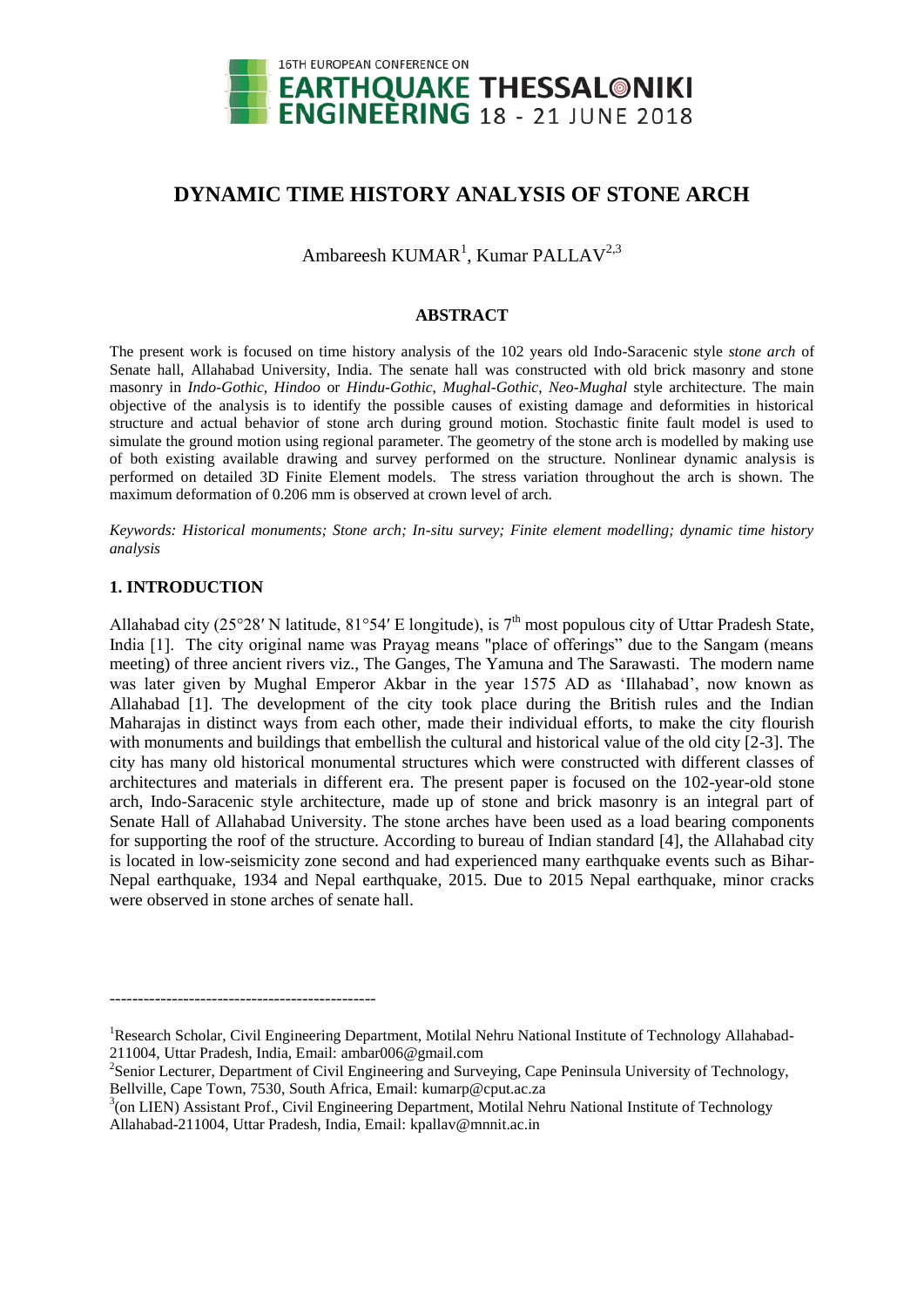In order to rehabilitate the old structures and to improve their performances during the seismic events, it is required to analyze them in detail. It is also well established that prior to mid of  $20<sup>th</sup>$  century most of the old structures were not designed for the lateral loads. Further, old buildings are seriously affected even for small levels of lateral acceleration that generates small collapses on openings, joints, roof, stairs, domes, towers, walls, stone arches and decorative materials [5]. The quantitative analysis of the response of old masonry stone arch, for synthetically simulated ground motion using regional parameters such as stress drop, shear wave velocity etc., for the Allahabad city is performed. Further, time tedious nonlinear dynamic analyses is performed on 3-D model stone arch in ANSYS (14.0). The novelty of work is represented by the application of stochastic finite fault model in simulation of ground motion and using it for non-linear dynamic analyses for the complex geometries of stone arch. Figure 1 shows the stone arch of Senate Hall. The arch is constructed on the right side of the internal portion of Senate Hall. The Senate Hall is an administrative building that is an excellent example of English Colonial architecture amalgamated with Mughal architecture which make the form of Indo-Saracenic style architecture that needs to be protected.



Figure1. Stone arch view of senate hall

## **2. SENATE HALL ARCH AND ITS RECONNAISSANCE**

The masonry construction is one of the ancient construction techniques which is still opted in rural areas of undeveloped nation of the world. As per the technical report [6], more than 70 percent of the structures in the world are masonry structures. The Senate Hall arch is a good example of load bearing (masonry wall and stone arches) structure constructed in 1915 (102-year-old). The senate hall structure was designed by British engineer "Sir Swinton Jacob" (who also designed the Victoria house in Kolkata) and construction was started in 1910 and completed in 1915.

Reconnaissance survey shows that the components of different height, width and thickness are provided to support the masonry roof of ground floor and first floor. The stone material is used in arches, front facades, octagonal columns, stairs, balcony, flooring and decorative materials of senate hall structure. At present, the quality of stones is deteriorated. The major and minor cracks were observed in stone arches and facades of the structure. The major cracks are observed in the arch joints, crowns and stone columns. The size of cracks was approximately 3.0 mm as shown in figure 2(a-i). Some parts of the buildings are closed due to the deteriorated material at both ground floor and first floor level.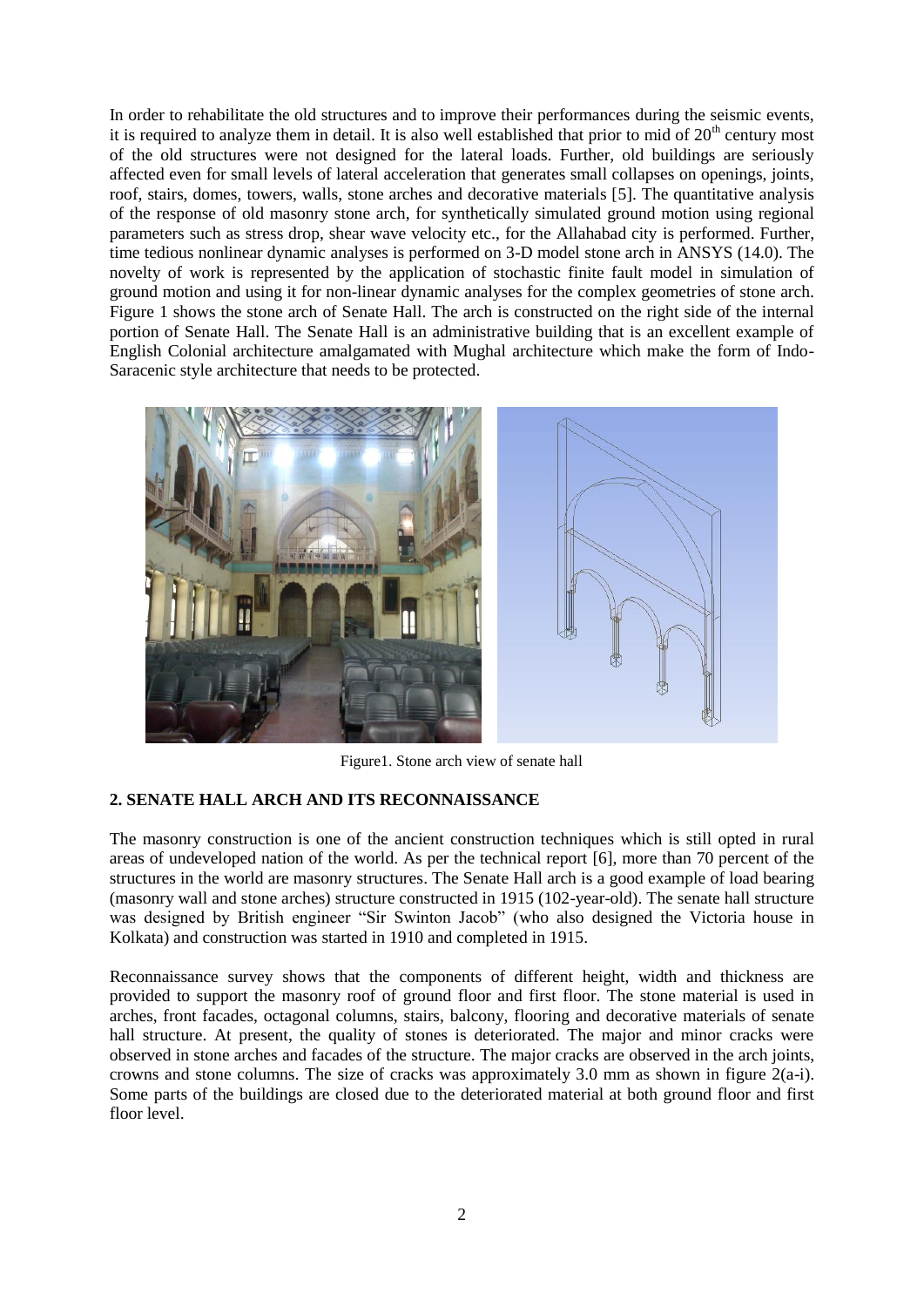

# **3. FINITE ELEMENT MODELLING OF STONE ARCH**

Modelling of the stone arch is performed using data sets obtained from survey, CAD drawings, and consultation with the engineer-incharge of the Allahabad University. Firstly, by geometric survey of the stone arch, all the dimensions are validated with the available CAD drawing. The dimensions are measured with the help of Disto-metre and tape. Figure 3 shows that the arch is a combination of two types of arches that is supporting the ground floor and first floor of the senate hall roof. The first level is having 03 numbers of small arches with semicircle arch having radius of 1.4m while the main arch is having radius of 4.88m. The small arches are supported on 2.13m high stone columns. The top arch is supported at the level of 6.10 m. The span of arch is 10.67 m. The meeting hall roof is supported by the stone arch. The three arches on the ground level are supported on 2.13 m high 0.45m diameter column, and main arch is supported on 0.60m square column on both end. The thickness of main arch and small arches are 0.61m and 0.31m respectively. The stone arches are in good condition due to their proper maintenance.

 The modeling of stone arch is performed using finite element software ANSYS workbench (ANSYS 14.0). The geometry of stone arch is created using the homogeneous behavior as shown Fig 4. The stone arch is modelled in ANSYS with fine meshing solid elements 186 and 187. Analyses of arches are performed by choosing 20-Noded and 10-Noded 3D solid element. The main reason to choose 3D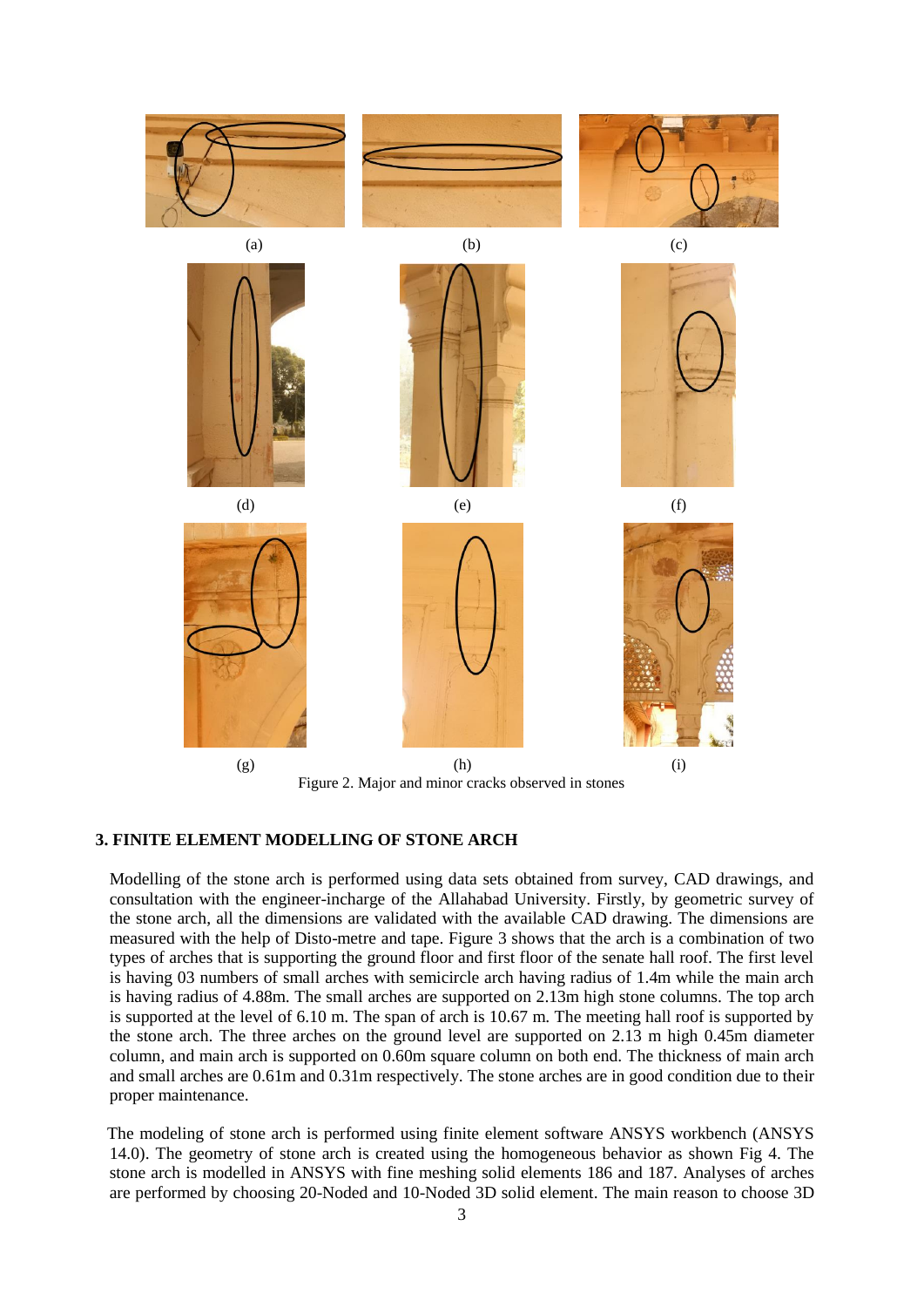20-Noded solid Element is to capture the quadratic displacement behavior. The element supports plasticity, hyper-elasticity, creep, stress stiffening, large deflection and large strain capabilities. It also has mixed formulation capability for simulating deformations of nearly incompressible elastoplastic materials, and fully incompressible hyper-elastic materials. The material properties such as density, Young's modulus and Poisson's ratio are obtained from the literature survey of old historical monumental structures [7].



Figure 3. Plan and elevation view of stone arch

The analysis is performed on the structure only after performing the convergence test with the meshing size 50mm. Altogether, the Finite Element (FE) stone arch model is having 1,68,690 nodes and 38,258 elements. The stone piers of main arch and vault were modelled as fixed at the base where as sides of the column are consider as not restrained along x-direction.



Figure 4. Finite element modelling of stone arch

## **4. SITE SPECIFIC DYNAMIC TIME HISTORY**

Due to non-availability of strong motion data for Allahabad city, synthetic ground motion was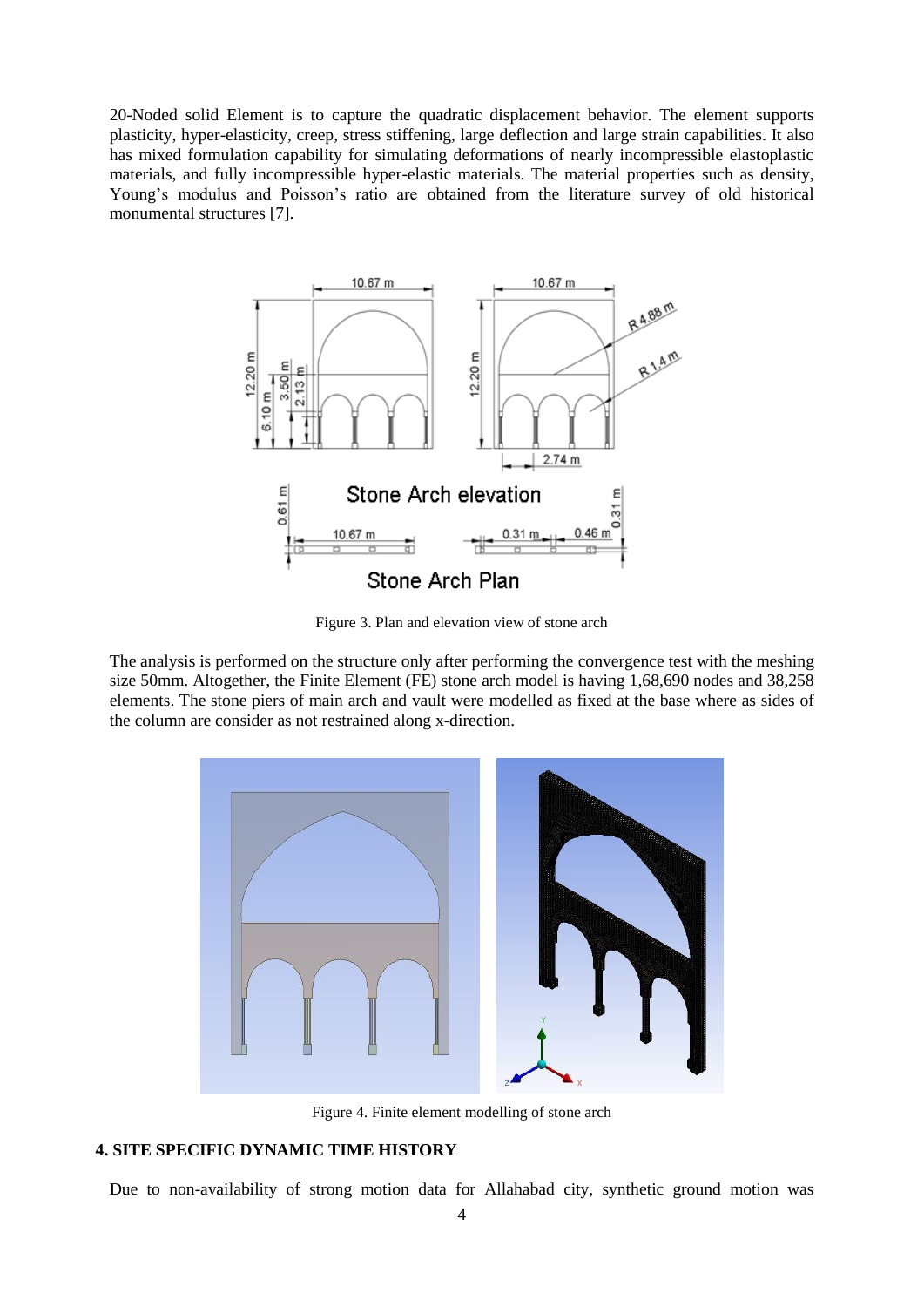simulated using stochastic method of Boore (1983) [9]. The target ground motion amplitude spectrum, which depends on magnitude, distance and duration properties is given by Motazedian and Atkinson (2005) [10],

$$
A_j(r,f) = \frac{R_{\theta\phi}F.V}{4\pi\rho v_s^3} \cdot (2\pi f)^2 \cdot \frac{M_{0ij}}{\left[1 + \left(\frac{f}{f_{0ij}}\right)^2\right]} \cdot G \cdot e^{\frac{-\pi f r_{eff}}{v_s Q(f)}} e^{-\pi k f}
$$
(1)

Where  $A_i(r, f)$ , target amplitude spectrum corresponding to distance (r) and frequency (f),  $R_{\theta\phi}$  is radiation pattern constant (average value of  $0.55$  for shear waves),  $F$  denotes free surface coefficient (generally taken as  $2$ ),  $V$  is partitioning coefficient of shear waves into two components (generally taken as  $\sqrt{2}$ ),  $\rho$  is density of rock at source (fault),  $v_s$  = shear wave velocity at source,  $M_{0i}$  = seismic moment related to the ijth sub fault,  $f_{0ij}(t)$  = corner frequency related to ij<sup>th</sup> sub-fault at time t,  $N_r(t)$  = number of ruptured sub-faults at time t,  $M_{0,avg}$  = average sub fault moment due to each fault  $=$   $^{M}/_{N}$ , N = total number of sub-faults, G = geometrical spreading function,  $r_{eff}$  = effective distance of sub fault from the site,  $Q(f)$  = quality factor at frequency f, and  $k$  = high frequency diminution filter, kappa [11-16]. The ground motion time history for Allahabad city with PGA of 1.291 m/sec<sup>2</sup> is simulated for Allahabad fault is shown below in Fig. 5.



Figure 5. Time history analysis in stone arch

#### **5. ANALYSIS**

Geometrical survey is utilized for modelling the stone arch. The dynamic responses are analyzed on the crown of arches located on ground floor and first floor. Many studies suggest that application of different simulation models may provide possible solution to the complications involved in analysis of seismic performance of any masonry structure [17]. The seismic responses can be interpreted more comprehensively by combining the dynamic response [18]. In present work, site-specific simulated time history analysis shows the responses of any stone arch at different critical points.

The Transient analyses (Time History Analysis) are observed to be more significant than Response Spectrum Analysis as much as dynamic equilibrium is satisfied at each time step. Time-history analysis based on time step integration is often the most reliable approach to evaluate a finite element model dynamic response, provided that the damping value and the stress-deformation relationship are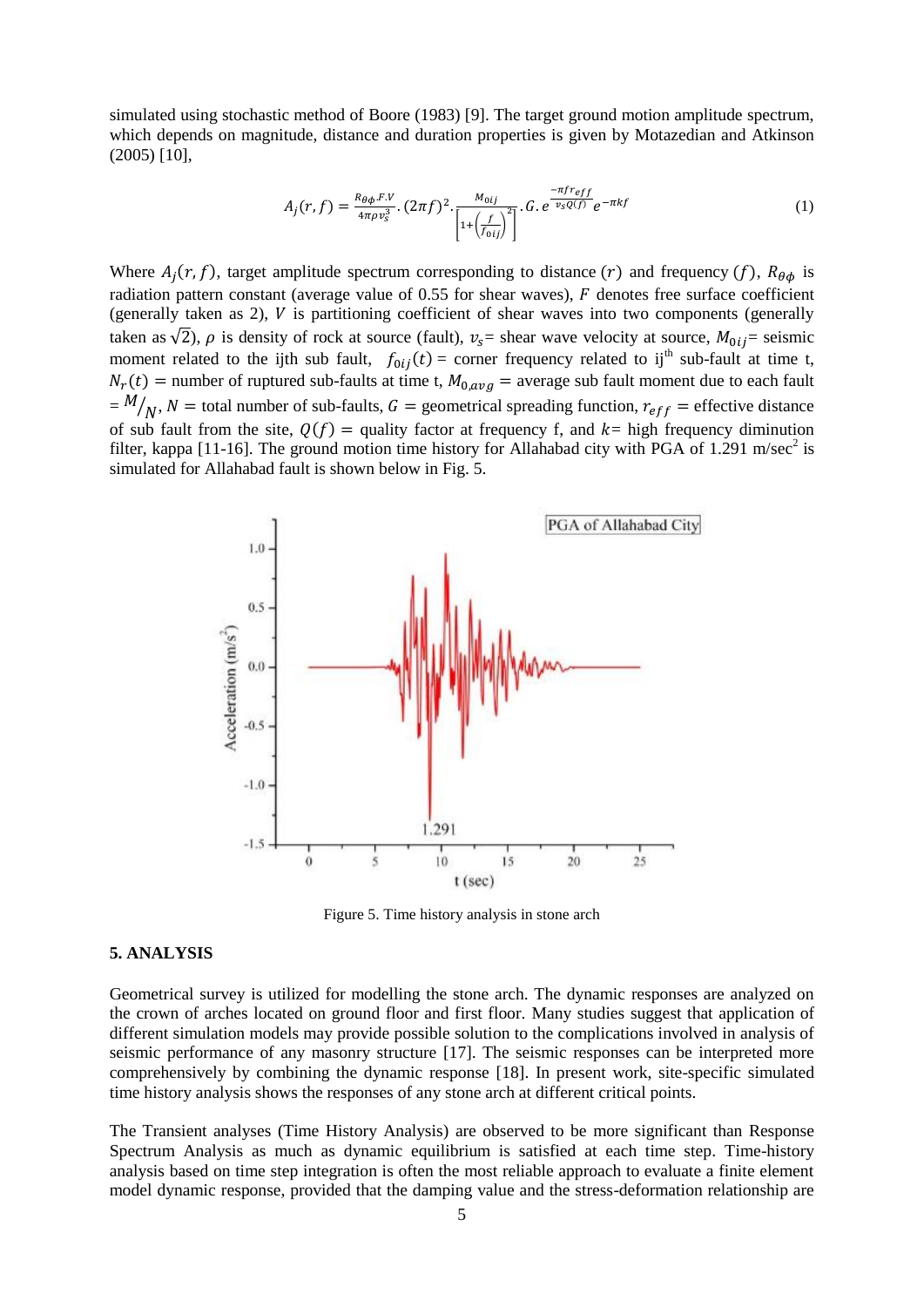accurately considered, as well as material properties. The results are evaluated at four most valuable points considered at stone arch shown (Fig.6), A at ground floor level; B at first floor level; C at first floor arch crown and D of ground floor arch crown. The dynamic analysis is performed in the Zdirection of stone arch with limited computational system (24 GB RAM and 8 core processor) for 26 hours. The time integration is set in 500 sub-steps at each component of arches.



Figure 6. Results observed at critical points of stone arch

## **6. RESULTS AND DISCUSSION**

The acceleration time history response is observed at points (A, B, C, and D) as shown in Fig.6 for input motion in the z-direction of the stone arch. The acceleration response of each level is shown in Fig.7. The results show that at all the levels, i.e. ground floor, first floor, first-floor arch crown and ground floor arch crown of the stone arch is de-amplifying (Fig 7a-d). The acceleration response of ground floor de-amplify to  $1.193 \text{m/s}^2$  at the 6.10m height due to the point (A) and at point B of the first floor it de-amplify to  $1.884$ mm/s<sup>2</sup>. Further at point C and D the de-amplification are 2.136  $mm/s<sup>2</sup>$  and 2.486 mm/s<sup>2</sup> respectively.



(a) Ground floor response of stone arch (b) First floor response of stone arch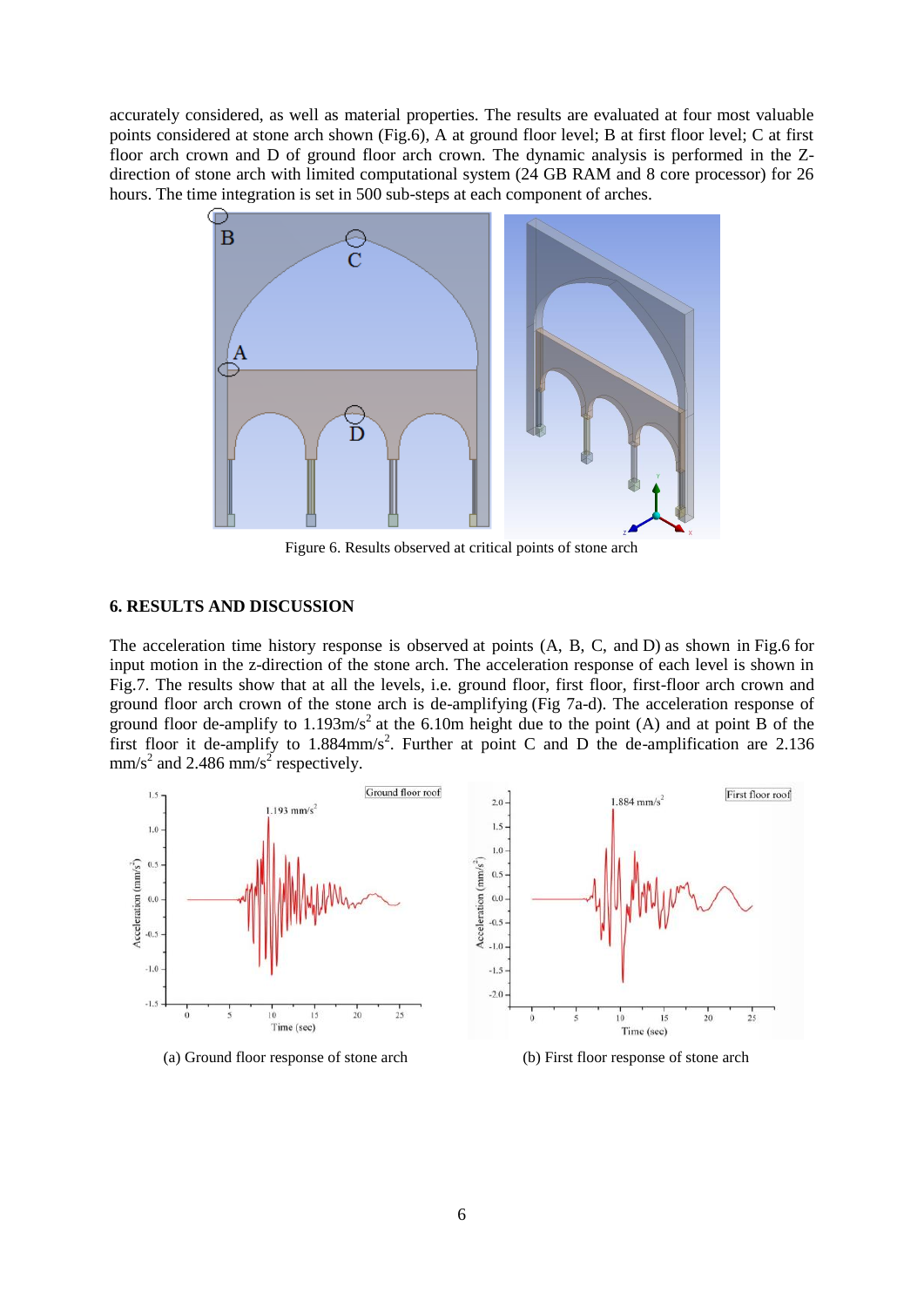

(c) Acceleration response of first floor arch crown (d) Acceleration response of ground floor arch crown Figure 7. Acceleration response of stone arch

Deformation responses of stone arches are shown (Fig 8). The maximum deformation is observed at first-floor arch at crown 0.206mm. The minimum deformation 0.069mm has observed at corner of ground floor roof. The deformation is 0.203mm on first floor roof. Outer arch has been constructed from continuous parts with ground floor and first floor.





Further, the stresses response of stone arch has observed at maximum on ground floor roof level (0.0014 MPa) as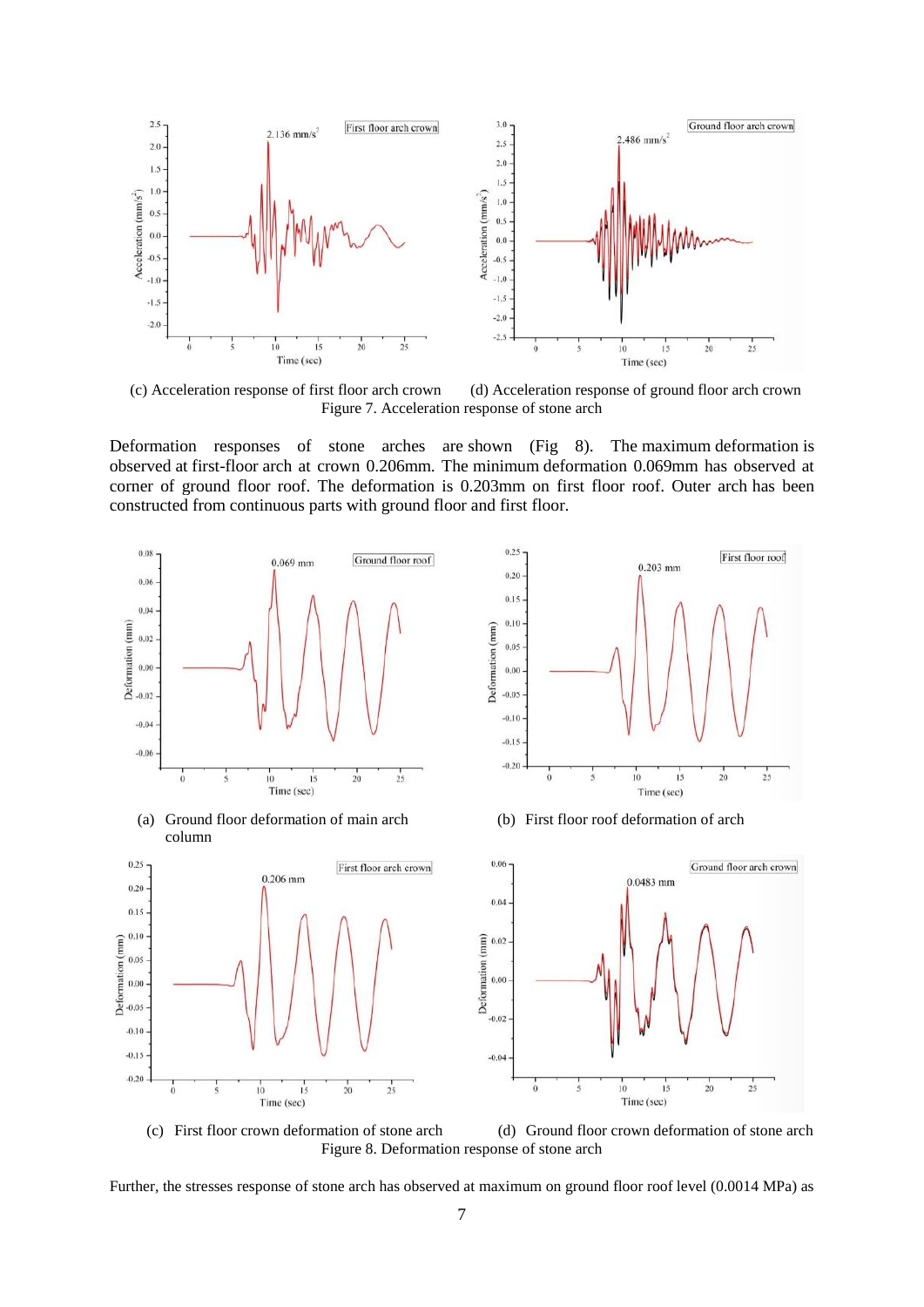



#### **7. CONCLUSIONS**

The dynamic response is estimated for 12.20m high stone arch of Senate Hall, Allahabad University. The stochastic finite fault model is used to generate acceleration time history for Allahabad city by using the regional parameters such as stress drop, shear wave velocity, surface drop and pulsing percentage. It is observed that the response of the two level stone arch, de-amplify the ground motion significantly at all the level. The deformation response is negligible and stress generated due to the motion is insignificant. The simulation results were observed to be very conservative. Further, detail